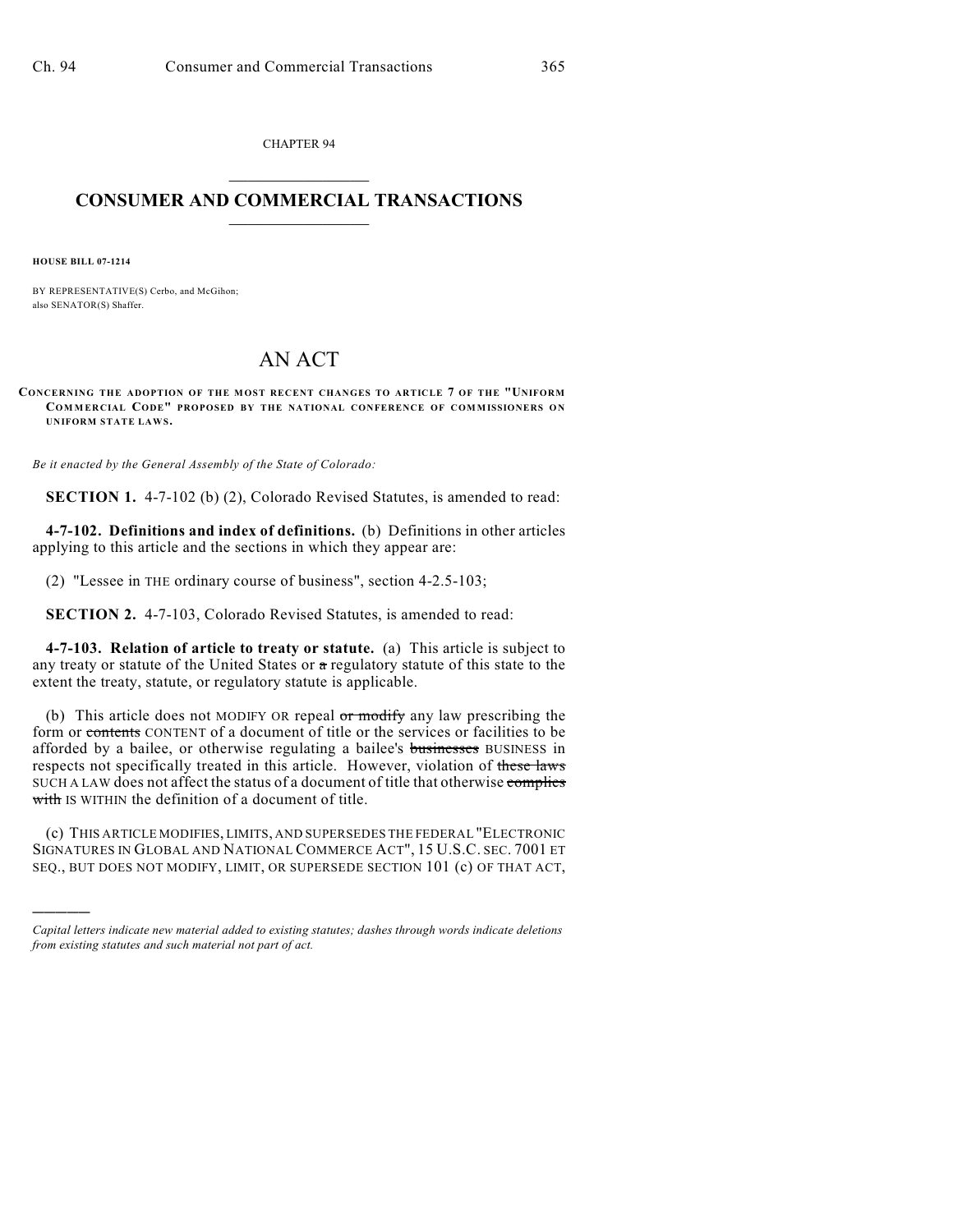15 U.S.C. SEC. 7001 (c), OR AUTHORIZE ELECTRONIC DELIVERY OF ANY OF THE NOTICES DESCRIBED IN SECTION 103 (b) OF THAT ACT, 15 U.S.C. SEC. 7003 (b).

(d) TO THE EXTENT THERE IS A CONFLICT BETWEEN THE "UNIFORM ELECTRONIC TRANSACTIONS ACT", ARTICLE 71.3 OF TITLE 24, C.R.S., AND THIS ARTICLE, THIS ARTICLE GOVERNS.

**SECTION 3.** 4-7-104 (a), Colorado Revised Statutes, is amended to read:

**4-7-104. Negotiable and nonnegotiable document of title.** (a) EXCEPT AS OTHERWISE PROVIDED IN SUBSECTION (c) OF THIS SECTION, a document of title is negotiable if by its terms the goods are to be delivered to the bearer or to the order of a named person.

**SECTION 4.** The introductory portion to 4-7-105 (d), Colorado Revised Statutes, is amended to read:

**4-7-105. Reissuance in alternative medium.** (d) Upon issuance of the AN electronic document of title in substitution for a tangible document of title in accordance with subsection (c) of this section:

**SECTION 5.** 4-7-106 (b) (1), Colorado Revised Statutes, is amended to read:

**4-7-106. Control of electronic document of title.** (b) A system satisfies subsection (a) of this section, and a person is deemed to have control of an electronic document of title, if the document is created, stored, and assigned in such a manner that:

(1) A single authoritative copy of the document exists that WHICH is unique, identifiable, and, except as otherwise provided in paragraphs (4), (5), and (6) of this subsection (b), unalterable;

**SECTION 6. Repeal.** 4-7-107, Colorado Revised Statutes, is repealed as follows:

**4-7-107. Relation to federal "Electronic Signatures in Global and National Commerce Act".** This article modifies, limits, and supersedes the federal "Electronic Signatures in Global and NationalCommerce Act", 15 U.S.C. sec. 7001 et seq., but does not modify, limit, or supersede section 101 (c) of that act, codified at 15 U.S.C. sec. 7001 (c), or authorize electronic delivery of any of the notices described in section 103 (b) of that act, codified at 15 U.S.C. sec. 7003 (b).

**SECTION 7.** The introductory portion to 4-7-202 (b) and 4-7-202 (b) (1), (b) (5), (b) (8), (b) (9), and (c), Colorado Revised Statutes, are amended to read:

**4-7-202. Form of warehouse receipt - effect of omission.** (b) Unless a warehouse receipt provides for each of the following, the warehouse is liable for damages caused to a person injured by the ITS omission:

(1) A STATEMENT OF the location of the warehouse facility where the goods are stored;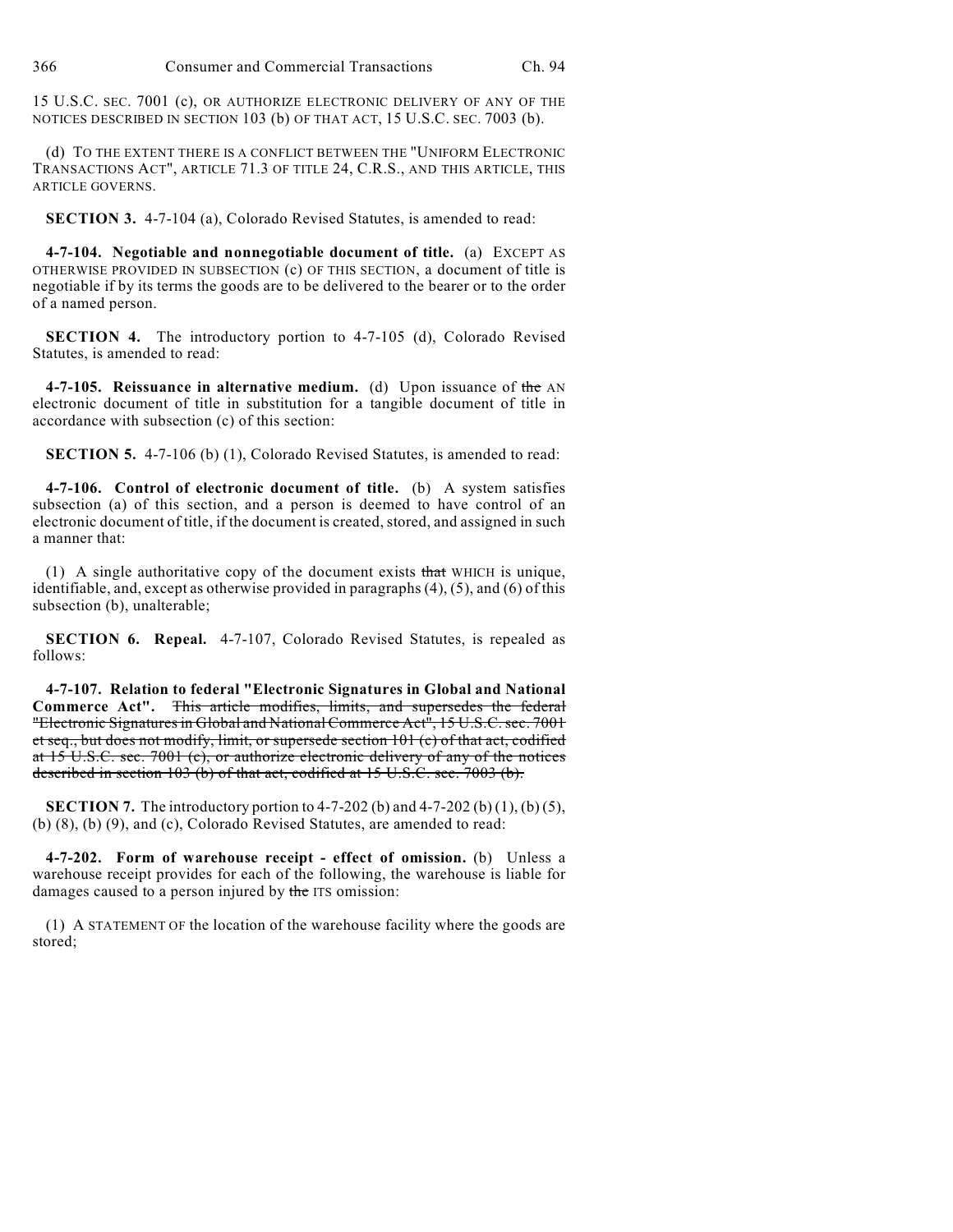(5) The rate of storage and handling charges, but if UNLESS goods are stored under a field warehousing arrangement, IN WHICH CASE a statement of that fact is sufficient on a nonnegotiable receipt;

(8) If the receipt is issued for goods that the warehouse owns, either solely, jointly, or in common with others, A STATEMENT OF the fact of that ownership; and

(9) A statement of the amount of advances made and of liabilities incurred for which the warehouse claims a lien or security interest, but if UNLESS the precise amount of advances made or of liabilities incurred, is, at the time of the issue of the receipt, IS unknown to the warehouse or to its agent that issued the receipt, IN WHICH CASE a statement of the fact that advances have been made or liabilities incurred and the purpose of the advances or liabilities is sufficient.

(c) A warehouse may insert in its receipt any terms that are not contrary to the provisions of this title and do not impair its obligation of delivery under section  $4-7-403$  or its duty of care under section  $4-7-204$ . Any contrary provisions are PROVISION IS ineffective.

**SECTION 8.** 4-7-204 (a) and (b), Colorado Revised Statutes, are amended to read:

**4-7-204. Duty of care - contractual limitation of warehouse's liability.** (a) A warehouse is liable for damages for loss of or injury to the goods caused by its failure to exercise care with regard to the goods that a reasonably careful person would exercise under similar circumstances. However, UNLESS otherwise agreed, the warehouse is not liable for damages that could not have been avoided by the exercise of that care.

(b) Damages may be limited by a term in the warehouse receipt or storage agreement limiting the amount of liability in case of loss or damage beyond which the warehouse is not liable. No Such A limitation is NOT effective with respect to the warehouse's liability for conversion to its own use. The warehouse's liability, On request of the bailor in a record at the time of signing such THE storage agreement or within a reasonable time after receipt of the warehouse receipt, THE WAREHOUSE'S LIABILITY may be increased on part or all of the goods covered by the storage agreement or the warehouse receipt. In this event, increased rates may be charged based on an increased valuation of the goods.

**SECTION 9.** 4-7-209 (b) and (c) (1), Colorado Revised Statutes, are amended to read:

**4-7-209. Lien of warehouse.** (b) The A warehouse may also reserve a security interest under article 9 of this title against the bailor for the maximum amount specified on the receipt for charges other than those specified in subsection (a) of this section, such as for money advanced and interest.  $A$  THE security interest is governed by article 9 of this title.

(c) A warehouse's lien for charges and expenses under subsection (a) of this section or a security interest under subsection (b) of this section is also effective against any person that so entrusted the bailor with possession of the goods that a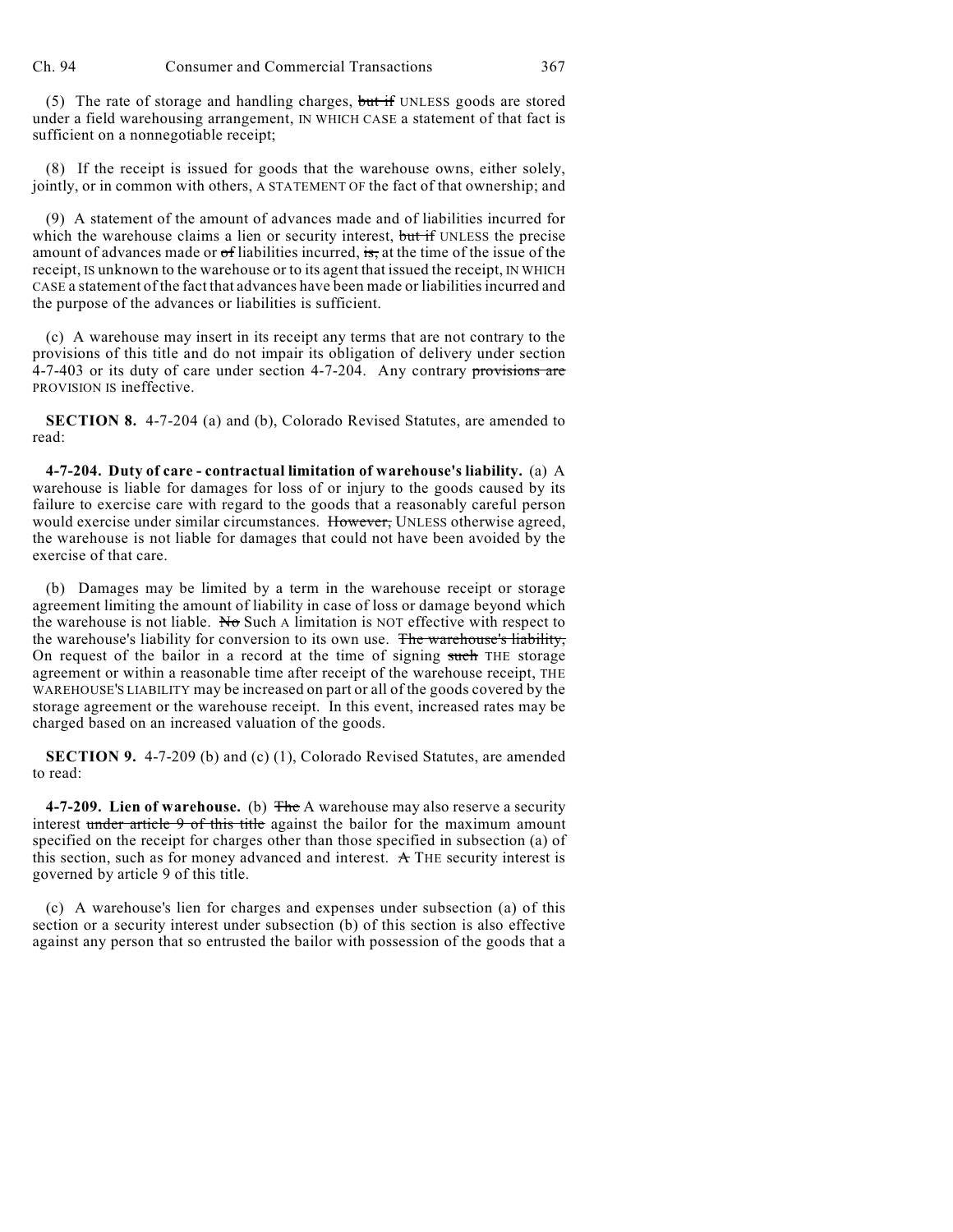368 Consumer and Commercial Transactions Ch. 94

pledge of them by the bailor to a good faith purchaser for value would have been valid. However, the lien or security interest is not effective against a person that before issuance of a document of title had a legal interest or a perfected security interest in the goods and that did not:

(1) Deliver or entrust the goods or any document OF TITLE covering the goods to the bailor or the bailor's nominee with:

(A) Actual or apparent authority to ship, store, or sell;  $or$  with

(B) Power to obtain delivery under section 4-7-403; or with

(C) Power of disposition under section 4-2-403, 4-2.5-304 (2), 4-2.5-305 (2), or 4-9-320, OR 4-9-321 (c) or other statute or rule of law; or

**SECTION 10.** 4-7-210 (a), the introductory portion to 4-7-210 (b), and 4-7-210 (b) (5), Colorado Revised Statutes, are amended to read:

**4-7-210. Enforcement of warehouse's lien.** (a) Except as otherwise provided in subsection (b) of this section, a warehouse's lien may be enforced by public or private sale of the goods, in bulk or in packages, at any time or place and on any terms that are commercially reasonable, after notifying all persons known to claim an interest in the goods. The notification shall MUST include a statement of the amount due, the nature of the proposed sale, and the time and place of any public sale. The fact that a better price could have been obtained by a sale at a different time or in a METHOD different method from that selected by the warehouse is not of itself sufficient to establish that the sale was not made in a commercially reasonable manner. The warehouse has sold SELLS in a commercially reasonable manner if the warehouse sells the goods in the usual manner in any recognized market therefore, sells at the price current in that market at the time of the sale, or has otherwise sold SELLS in conformity with commercially reasonable practices among dealers in the type of goods sold. A sale of more goods than apparently necessary to be offered to ensure satisfaction of the obligation is not commercially reasonable, except in cases covered by the preceding sentence.

(b) A warehouse's WAREHOUSE MAY ENFORCE ITS lien on goods, other than goods stored by a merchant in the course of its business, may be enforced only if the following requirements are satisfied:

(5) After the expiration of the time given in the notification, an advertisement of the sale must be published once a week for two weeks consecutively in a newspaper of general circulation where the sale is to be held. The advertisement must include a description of the goods, the name of the person on whose account the goods are being held, and the time and place of the sale. The sale must take place at least fifteen days after the first publication. If there is no newspaper of general circulation where the sale is to be held, the advertisement must be posted at least ten days before the sale in not less FEWER than six conspicuous places in the neighborhood of the proposed sale.

**SECTION 11.** 4-7-301, Colorado Revised Statutes, is amended to read: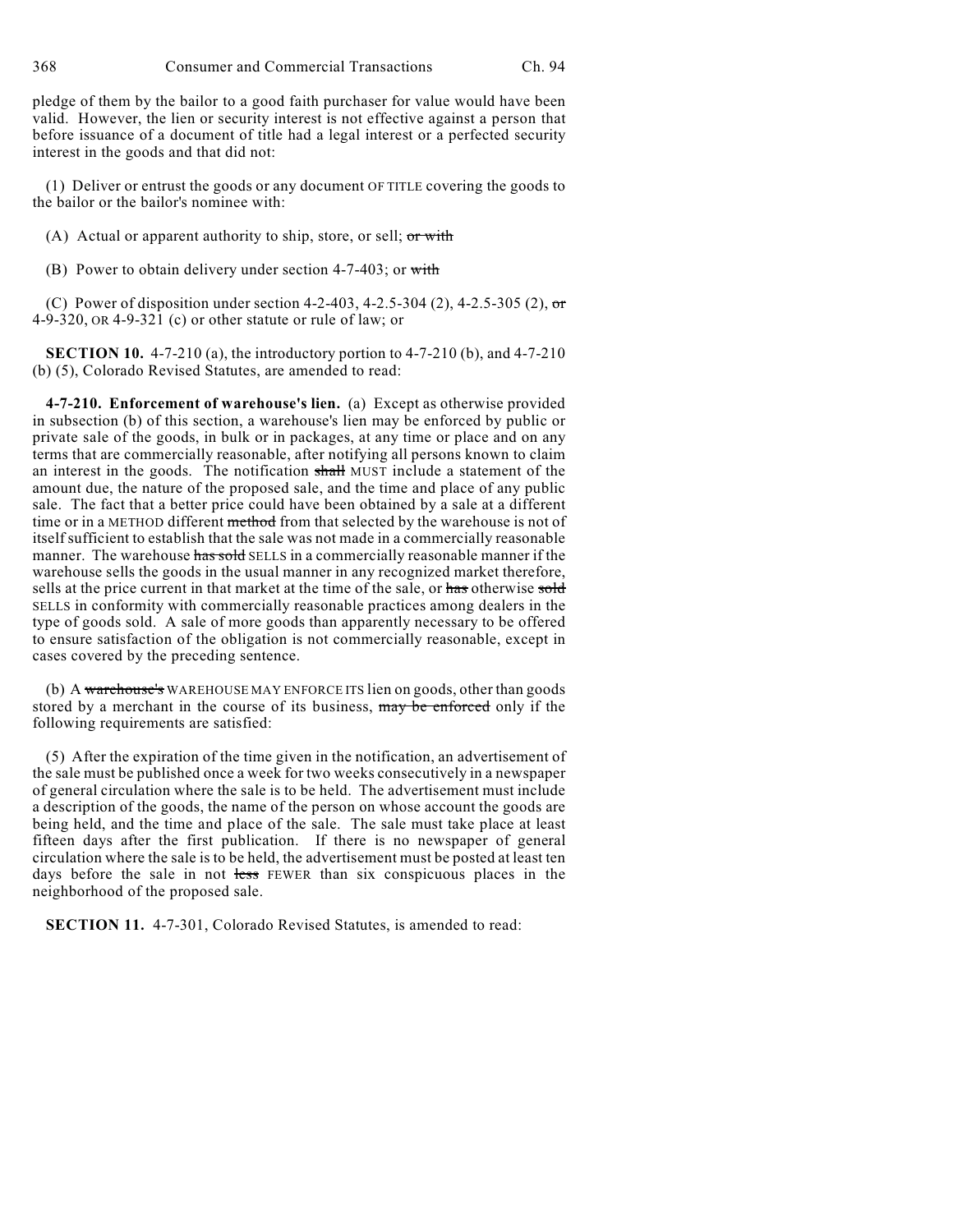**4-7-301. Liability for nonreceipt or misdescription - "said to contain" - "shipper's weight, load, and count" - improper handling.** (a) A consignee of a nonnegotiable bill of lading that WHICH has given value in good faith, or a holder to which a negotiable bill has been duly negotiated, relying upon the description of the goods in the bill or upon the date shown in the bill, may recover from the issuer damages caused by the misdating of the bill or the nonreceipt or misdescription of the goods, except to the extent that the document of title BILL indicates that the issuer does not know whether any part or all of the goods in fact were received or conform to the description, such as in a case in which the description is in terms of marks or labels or kind, quantity, or condition or the receipt or description is qualified by "contents or condition of contents of packages unknown", "said to contain", "shipper's weight, load, and count", or words of similar import, if that indication is true.

(b) If goods are loaded by the issuer of the  $\alpha$  bill of lading:

(1) The issuer must SHALL count the packages of goods if shipped in packages and ascertain the kind and quantity if shipped in bulk; and

(2) Words such as "shipper's weight, load, and count" or words of similar import indicating that the description was made by the shipper are ineffective except as to goods concealed by IN packages.

(c) If bulk goods are loaded by a shipper that makes available to the issuer of the A bill of lading adequate facilities for weighing those goods, the issuer must SHALL ascertain the kind and quantity within a reasonable time after receiving the shipper's request in a record to do so. In that case, "shipper's weight" or words of similar import are ineffective.

(d) The issuer OF A BILL OF LADING, by including in the bill  $of$  lading the words "shipper's weight, load, and count" or words of similar import, may indicate that the goods were loaded by the shipper, and, if that statement is true, the issuer is not liable for damages caused by the improper loading. However, omission of such words does not imply liability for damages caused by improper loading.

(e) A shipper guarantees to the AN issuer the accuracy at the time of shipment of the description, marks, labels, number, kind, quantity, condition, and weight, as furnished by the shipper, and the shipper shall indemnify the issuer against damage caused by inaccuracies in those particulars. This right of the issuer to that indemnity does not limit its THE ISSUER'S responsibility or liability under the contract of carriage to any person other than the shipper.

**SECTION 12.** 4-7-302, Colorado Revised Statutes, is amended to read:

**4-7-302. Through bills of lading and similar documents of title.** (a) The issuer of a through bill of lading, or other document of title embodying an undertaking to be performed in part by a person acting as its agent or by a performing carrier, is liable to any person entitled to recover on the BILL OR OTHER document for any breach by the other person or the performing carrier of its obligation under the BILL OR OTHER document. However, to the extent that the bill OR OTHER DOCUMENT covers an undertaking to be performed overseas or in territory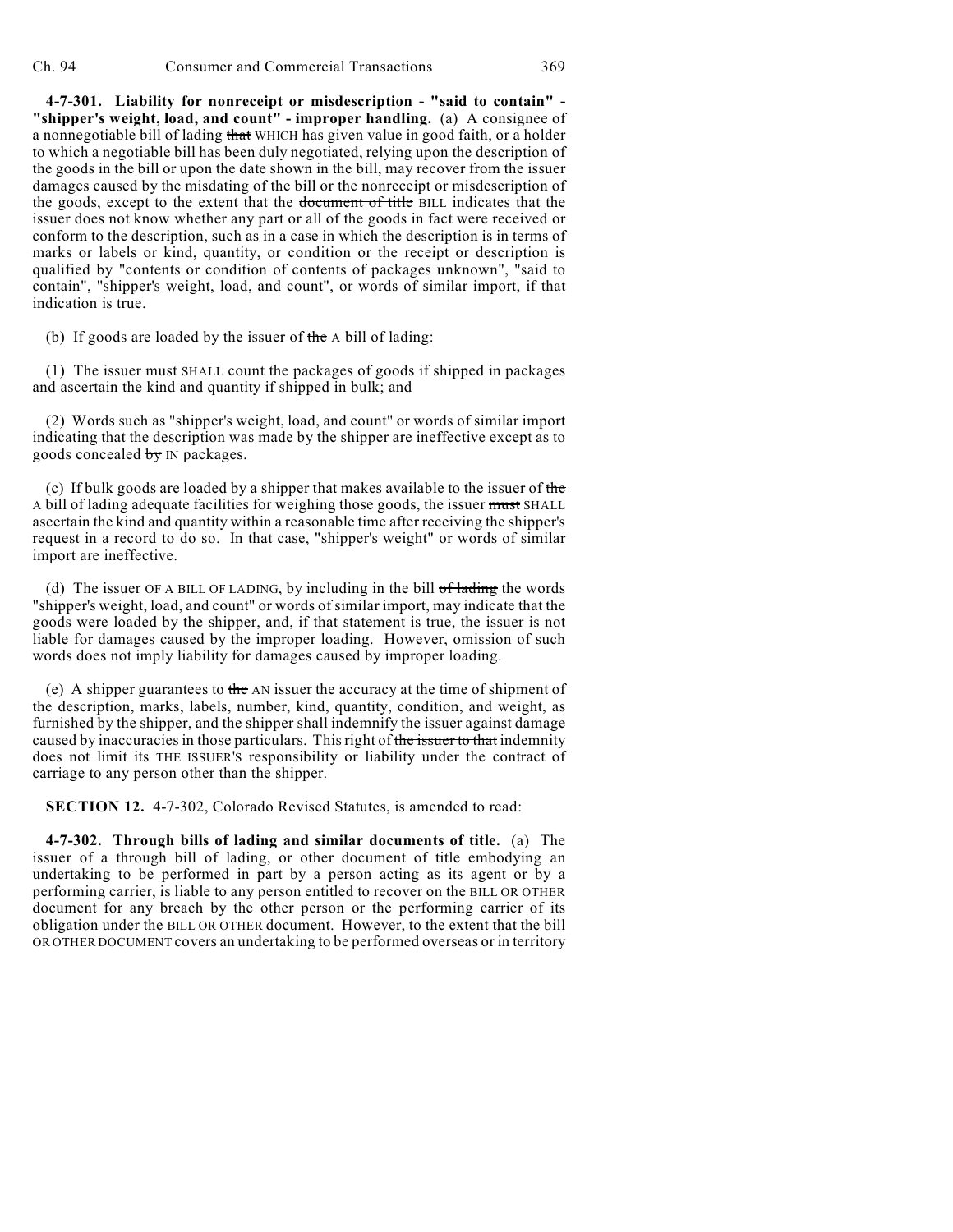not contiguous to the continental United States or an undertaking including matters other than transportation, this liability for breach by the other person or the performing carrier may be varied by agreement of the parties.

(b) If goods covered by a through bill of lading or other document of title embodying an undertaking to be performed in part by a person other than the issuer are received by that person, the person is subject, with respect to its own performance while the goods are in its possession, to the obligation of the issuer. The person's obligation is discharged by delivery of the goods to another person pursuant to the BILL OR OTHER document and does not include liability for breach by any other person or by the issuer.

(c) The issuer of a through bill of lading or other document of title described in subsection (a) of this section is entitled to recover from the performing carrier, or other person in possession of the goods when the breach of the obligation under the BILL OR OTHER document occurred:

(1) The amount it may be required to pay to any person entitled to recover on the BILL OR OTHER document for the breach, as may be evidenced by any receipt, judgment, or transcript OF JUDGMENT; and

(2) The amount of any expense reasonably incurred by the issuer in defending any action commenced by any person entitled to recover on the BILL OR OTHER document for the breach.

**SECTION 13.** 4-7-304 (e), Colorado Revised Statutes, is amended to read:

**4-7-304. Tangible bills of lading in a set.** (e) The bailee is obliged to SHALL deliver in accordance with part 4 of this article against the first presented part of a tangible bill of lading lawfully issued in a set. Delivery in this manner discharges the bailee's obligation on the whole bill.

**SECTION 14.** 4-7-308 (a), Colorado Revised Statutes, is amended to read:

**4-7-308. Enforcement of carrier's lien.** (a) A carrier's lien on goods may be enforced by public or private sale of the goods, in bulk or in packages, at any time or place and on any terms that are commercially reasonable, after notifying all persons known to claim an interest in the goods. The notification shall MUST include a statement of the amount due, the nature of the proposed sale, and the time and place of any public sale. The fact that a better price could have been obtained by a sale at a different time or in a METHOD different method from that selected by the carrier is not of itself sufficient to establish that the sale was not made in a commercially reasonable manner. The carrier has sold SELLS goods in a commercially reasonable manner if the carrier sells the goods in the usual manner in any recognized market therefor, sells at the price current in that market at the time of the sale, or has otherwise sold SELLS in conformity with commercially reasonable practices among dealers in the type of goods sold. A sale of more goods than apparently necessary to be offered to ensure satisfaction of the obligation is not commercially reasonable, except in cases covered by the preceding sentence.

**SECTION 15.** 4-7-309 (a) and (b), Colorado Revised Statutes, are amended to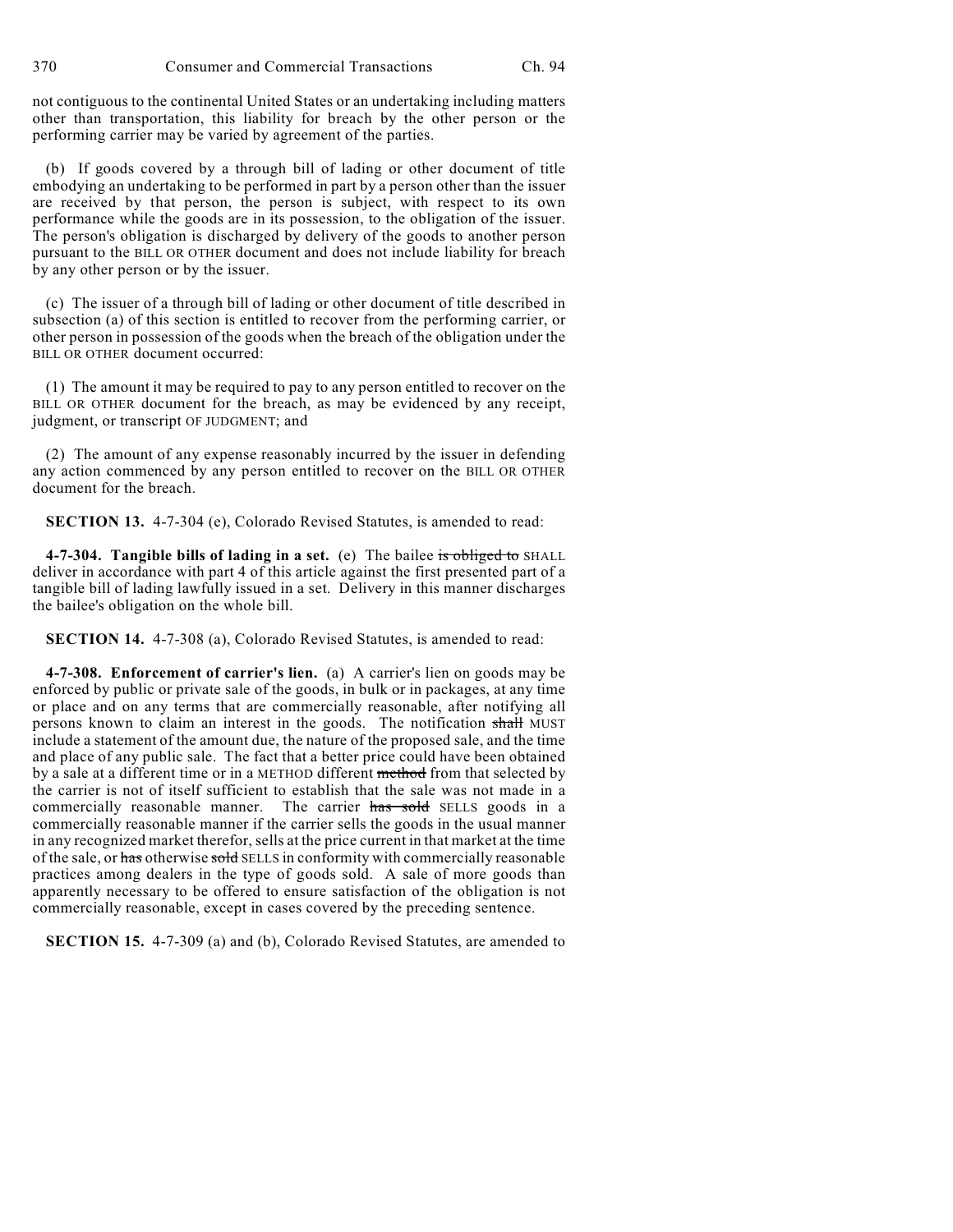read:

**4-7-309. Duty of care - contractual limitation of carrier's liability.** (a) A carrier that issues a bill of lading, whether negotiable or nonnegotiable, must SHALL exercise the degree of care in relation to the goods that WHICH a reasonably careful person would exercise under similar circumstances. This subsection (a) does not affect any statute, regulation, or rule of law that imposes liability upon a common carrier for damages not caused by its negligence.

(b) Damages may be limited by a term in the bill of lading that the carrier's liability may not exceed a value stated in the bill if the carrier's rates are dependent upon value and the consignor is afforded an opportunity to declare a higher value and the consignor is advised of the opportunity. However,  $\mathbf{r}$  as such A limitation is NOT effective with respect to the carrier's liability for conversion to its own use.

**SECTION 16.** 4-7-401 (1), Colorado Revised Statutes, is amended to read:

**4-7-401. Irregularities in issue of receipt or bill or conduct of issuer.** The obligations imposed by this article on an issuer apply to a document of title even if:

(1) The document does not comply with the requirements of this article or of any other statute, rule, or regulation regarding its issue ISSUANCE, form, or content;

**SECTION 17.** The introductory portion to 4-7-403 (a), 4-7-403 (a) (6) and (b), the introductory portion to  $4-7-403$  (c), and  $4-7-403$  (c) (2), Colorado Revised Statutes, are amended to read:

**4-7-403. Obligation of bailee to deliver - excuse.** (a) A bailee shall deliver the goods to a person entitled under a document of title that IF THE PERSON complies with subsections (b) and (c) of this section, unless and to the extent that the bailee establishes any of the following:

(6) Release, satisfaction, or any other fact affording a personal defense against the claimant; or

(b) A person claiming goods covered by a document of title shall satisfy the bailee's lien if the bailee so requests or IF the bailee is prohibited by law from delivering the goods until the charges are paid.

(c) Unless a person claiming the goods is one A PERSON against which the document of title does not confer a right under section 4-7-503 (a):

(2) The bailee shall cancel the document or conspicuously indicate in the document the partial delivery or be THE BAILEE IS liable to any person to which the document is duly negotiated.

**SECTION 18.** 4-7-501 (a) (4), Colorado Revised Statutes, is amended to read:

**4-7-501. Form of negotiation and requirements of due negotiation.** (a) The following rules apply to a negotiable tangible document of title: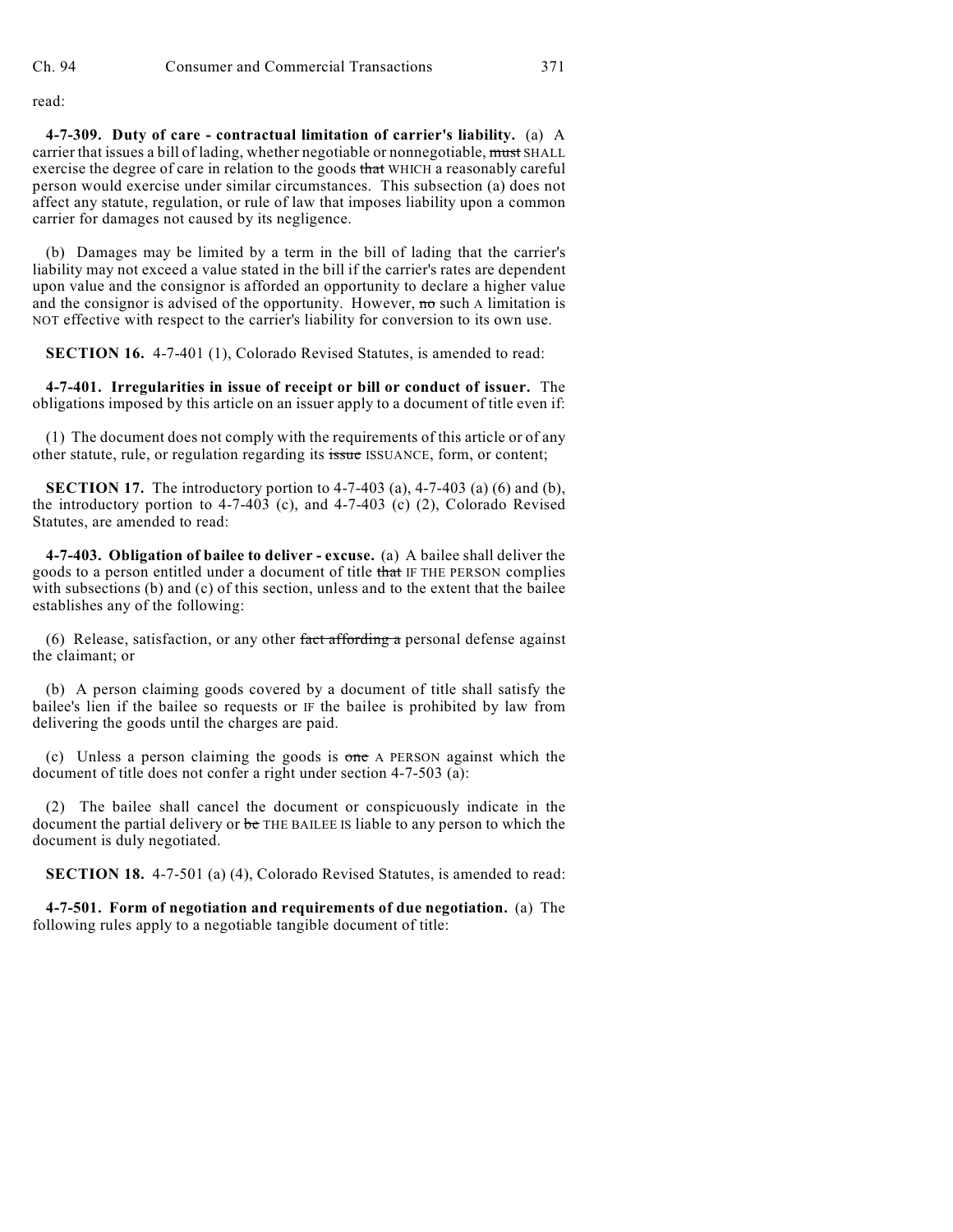(4) Negotiation of the document after it has been indorsed to a named person requires indorsement by the named person as well as AND delivery.

**SECTION 19.** 4-7-502 (a) (4), Colorado Revised Statutes, is amended to read:

**4-7-502. Rights acquired by due negotiation.** (a) Subject to sections 4-7-205 and 4-7-503, a holder to which a negotiable document of title has been duly negotiated acquires thereby:

(4) The direct obligation of the issuer to hold or deliver the goods according to the terms of the document free of any defense or claim by the issuer except those arising under the terms of the document or under this article, BUT in the case of a delivery order, the bailee's obligation accrues only upon the bailee's acceptance of the delivery order and the obligation acquired by the holder is that the issuer and any indorser will procure the acceptance of the bailee.

**SECTION 20.** 4-7-503 (a) (1), Colorado Revised Statutes, is amended to read:

**4-7-503. Document of title to goods defeated in certain cases.** (a) A document of title confers no right in goods against a person that, before issuance of the document, had a legal interest or a perfected security interest in the goods and that did not:

(1) Deliver or entrust the goods or any document OF TITLE covering the goods to the bailor or the bailor's nominee with:

(A) Actual or apparent authority to ship, store, or sell; with

(B) Power to obtain delivery under section 4-7-403; or with

(C) Power of disposition under section 4-2-403, 4-2.5-304 (2), 4-2.5-305 (2),  $\sigma$ 4-9-320, OR 4-9-321 (c) or other statute or rule of law; or

**SECTION 21.** The introductory portion to  $4-7-504$  (b) and  $4-7-504$  (b)  $(1)$ ,  $(c)$ , and (d), Colorado Revised Statutes, are amended to read:

**4-7-504. Rights acquired in absence of due negotiation - effect of diversion - stoppage of delivery.** (b) In the case of a TRANSFER OF A nonnegotiable document of title, until but not after the bailee receives notice of the transfer, the rights of the transferee may be defeated:

(1) By those creditors of the transferor that WHICH could treat the transfer as void under section 4-2-402 or 4-2.5-308;

(c) A diversion or other change of shipping instructions by the consignor in a nonnegotiable bill of lading that WHICH causes the bailee not to deliver the goods to the consignee defeats the consignee's title to the goods if the goods have been delivered to a buyer in ordinary course of business or a lessee in ordinary course of business and, in any event, defeats the consignee's rights against the bailee.

(d) Delivery of the goods pursuant to a nonnegotiable document of title may be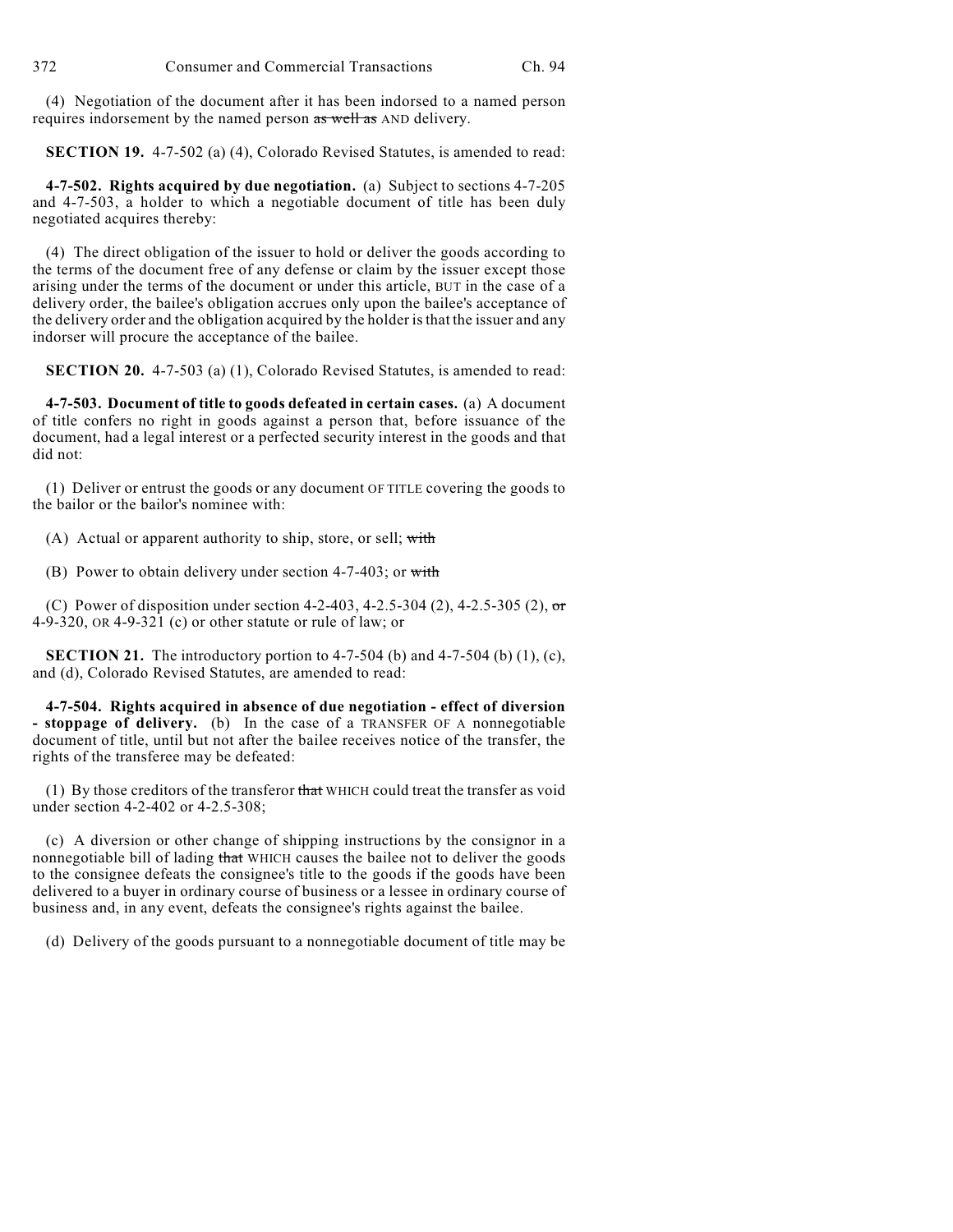stopped by a seller under section 4-2-705 or a lessor under section 4-2.5-526, subject to the requirements of due notification in those sections. A bailee honoring THAT HONORS the seller's or lessor's instructions is entitled to be indemnified by the seller or lessor against any resulting loss or expense.

**SECTION 22.** The introductory portion to 4-7-507, Colorado Revised Statutes, is amended to read:

**4-7-507. Warranties on negotiation or delivery of document of title.** If a person negotiates or delivers a document of title for value, otherwise than as a mere intermediary under section 4-7-508, unless otherwise agreed, the transferor, warrants to its immediate purchaser only in addition to any warranty made in selling or leasing the goods, WARRANTS TO ITS IMMEDIATE PURCHASER ONLY that:

**SECTION 23.** 4-7-601, Colorado Revised Statutes, is amended to read:

**4-7-601. Lost, stolen, or destroyed documents of title.** (a) If a document of title is lost, stolen, or destroyed, a court may order delivery of the goods or issuance of a substitute document and the bailee may without liability to any person comply with the order. If the document was negotiable, a court may not order delivery of the goods or issuance of a substitute document without the claimant's posting security unless it finds that any person that may suffer loss as a result of nonsurrender of possession or control of the document is adequately protected against the loss. If the document was nonnegotiable, the court may require security. The court may ALSO order payment of the bailee's reasonable costs and attorney's feesin any action under this subsection (a).

(b) A bailee that, without A court order, delivers goods to a person claiming under a missing negotiable document of title is liable to any person injured thereby. If the delivery is not in good faith, the bailee is liable for conversion. Delivery in good faith is not conversion if the claimant posts security with the bailee in an amount at least double the value of the goods at the time of posting to indemnify any person that is injured by the delivery and that files a notice of claim within one year after the delivery.

**SECTION 24.** 4-7-602, Colorado Revised Statutes, is amended to read:

**4-7-602. Attachment of goods covered by negotiable document of title.** Unless the A document of title was originally issued upon delivery of the goods by a person that did not have power to dispose of them, a lien does not attach by virtue of any judicial process to goods in the possession of a bailee for which a negotiable document of title is outstanding unless possession or control of the document is first surrendered to the bailee or the document's negotiation is enjoined. The bailee may not be compelled to deliver the goods pursuant to process until possession or control of the document is surrendered to the bailee or to the court. A purchaser of the document for value without notice of the process or injunction takes free of the lien imposed by judicial process.

**SECTION 25.** 4-7-702, Colorado Revised Statutes, is amended to read:

**4-7-702. Applicability.** This article applies to a document of title that is issued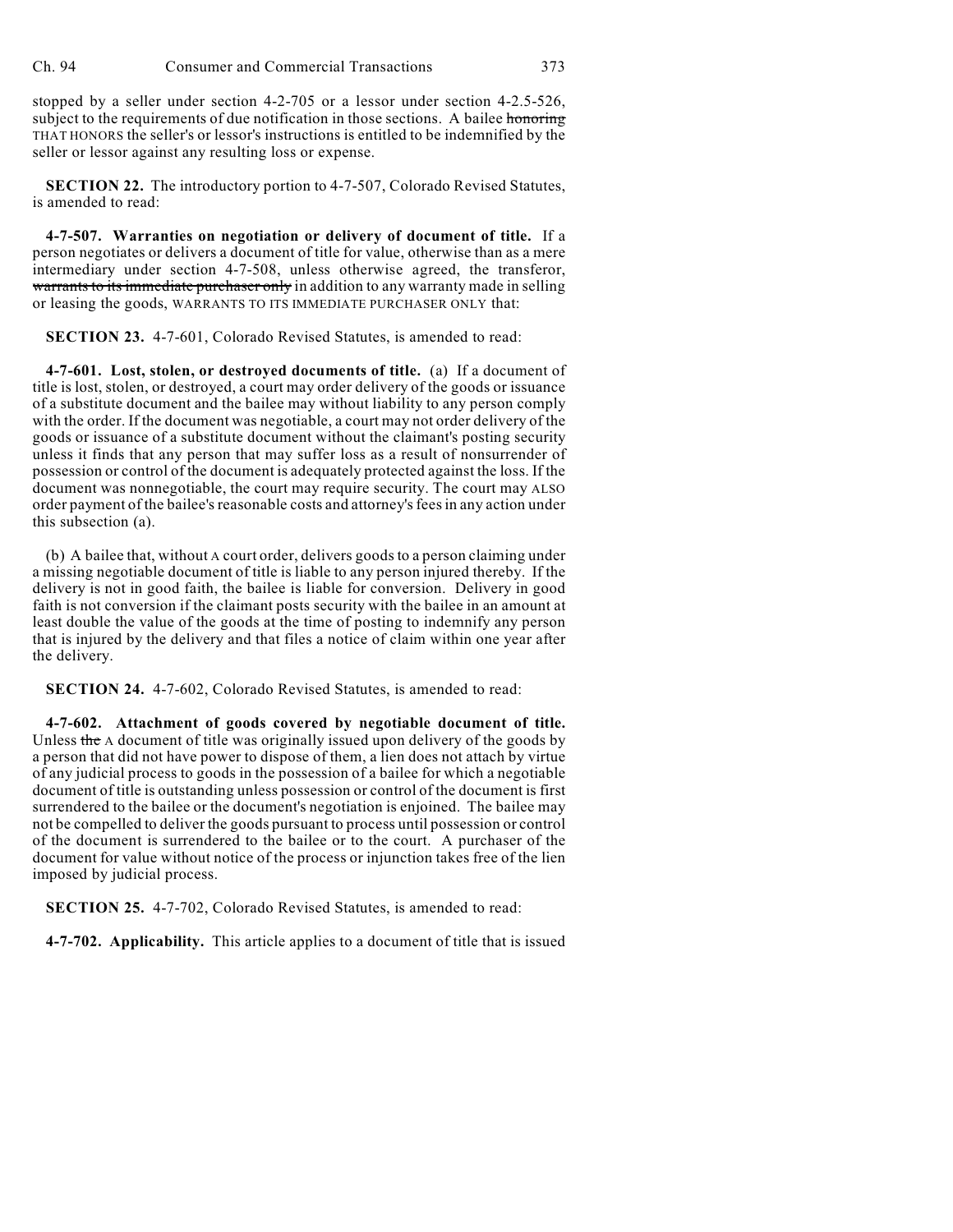or a bailment that arises on or after September 1, 2006. This article does not apply to a document of title that is issued or a bailment that arises before September 1, 2006, even if the document of title or bailment would be subject to this article if the document of title had been issued or bailment had arisen ON OR after September 1, 2006. This article does not apply to a right of action that has accrued before September 1, 2006.

**SECTION 26.** 4-1-201 (b) (5), (b) (15), (b) (20) (A), and (b) (20) (C), Colorado Revised Statutes, are amended to read:

**4-1-201. General definitions.** (b) Subject to definitions contained in other articles of this title that apply to particular articles or parts thereof:

(5) "Bearer" means a person in control of a negotiable electronic document of title or a person in possession of a negotiable instrument,  $\alpha$  negotiable tangible document of title, or a certificated security that is payable to bearer or indorsed in blank.

(15) "Document of title" means a record (i) that in the regular course of business or financing is treated as adequately evidencing that the person in possession or control of the record is entitled to receive, control, hold, and dispose of the record and the goods the record covers and (ii) that purports to be issued by or addressed to a bailee and to cover goods in the bailee's possession that WHICH are either identified or are fungible portions of an identified mass. The term includes a bill of lading, transport document, dock warrant, dock receipt, warehouse receipt, and order for delivery of goods. An electronic document of title is MEANS A DOCUMENT OF TITLE evidenced by a record consisting of information stored in an electronic medium. A tangible document of title is MEANS A DOCUMENT OF TITLE evidenced by a record consisting of information that is inscribed on a tangible medium.

(20) "Holder" means:

(A) The person in possession of the A negotiable instrument if it THAT is payable either to bearer or to an identified person that is the person in possession;

(C)  $\land$  THE person in control of a negotiable electronic document of title.

**SECTION 27.** 4-2-103 (3), Colorado Revised Statutes, is amended to read:

**4-2-103. Definitions and index of definitions.** (3) "CONTROL" AS PROVIDED IN SECTION 4-7-106 AND the following definitions in other articles apply to this article:

"Check". Section 4-3-104.

"Consignee". Section 4-7-102.

"Consignor". Section 4-7-102.

"Consumer goods". Section 4-9-102.

"Control". Section 4-7-106.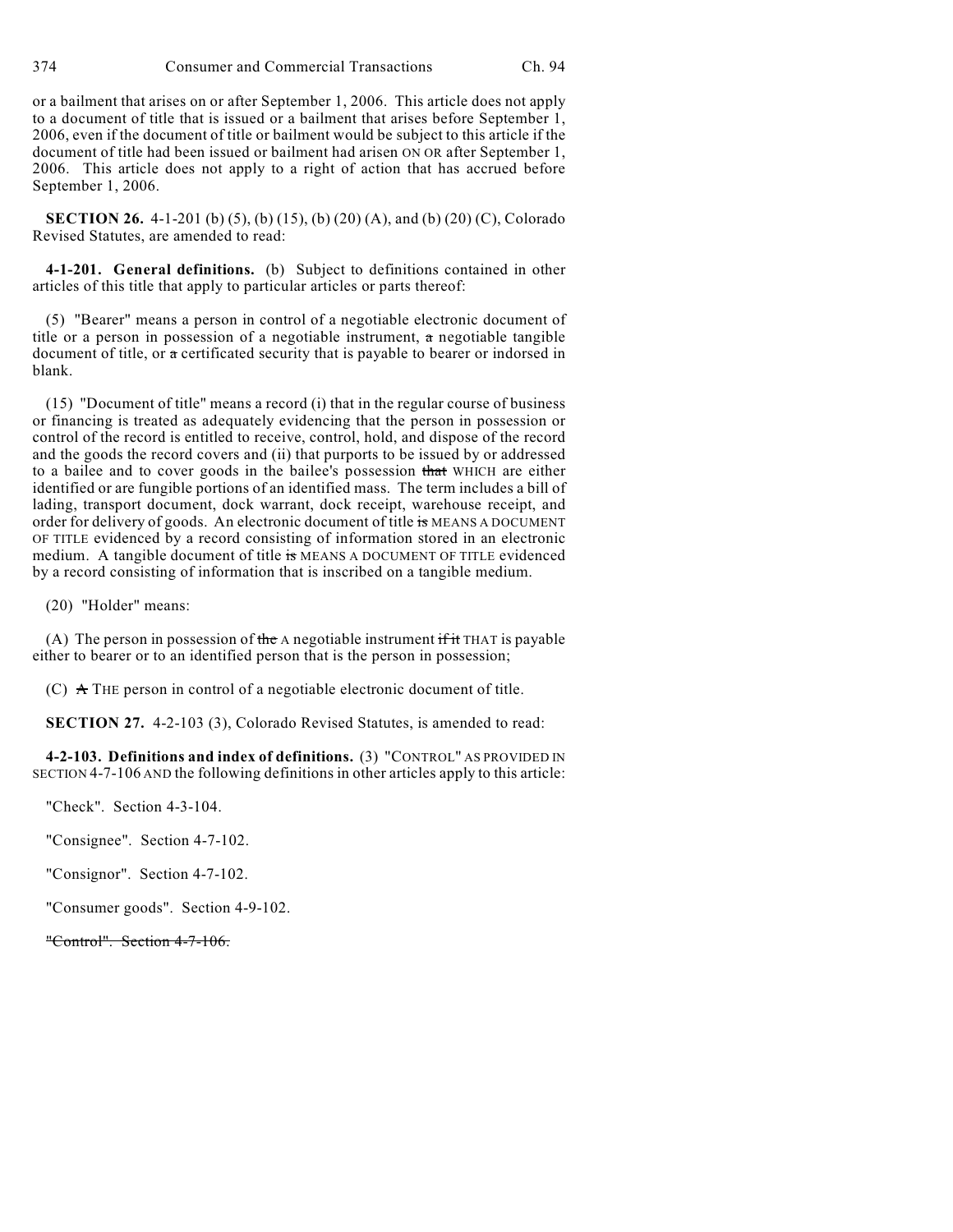"Dishonor". Section 4-3-502.

"Draft". Section 4-3-104.

**SECTION 28.** 4-4-104 (c), Colorado Revised Statutes, is amended to read:

**4-4-104. Definitions and index of definitions.** (c) "CONTROL" AS PROVIDED IN SECTION 4-7-106 AND the following definitions in other articles of this title apply to this article:

| "Acceptance"                 | Section 4-3-409   |
|------------------------------|-------------------|
| "Alteration"                 | Section 4-3-407   |
| "Cashier's check"            | Section 4-3-104   |
| "Certificate of deposit"     | Section 4-3-104   |
| "Certified check"            | Section 4-3-409   |
| "Check"                      | Section 4-3-104   |
| "Control"                    | Section 4-7-106   |
| "Draft"                      | Section $4-3-104$ |
| "Good faith"                 | Section 4-3-103   |
| "Holder in due course"       | Section 4-3-302   |
| "Instrument"                 | Section 4-3-104   |
| "Notice of dishonor"         | Section 4-3-503   |
| "Order"                      | Section 4-3-103   |
| "Ordinary care"              | Section 4-3-103   |
| "Person entitled to enforce" | Section 4-3-301   |
| "Presentment"                | Section 4-3-501   |
| "Promise"                    | Section 4-3-103   |
| "Prove"                      | Section 4-3-103   |
| "Teller's check"             | Section 4-3-104   |
| "Unauthorized signature"     | Section 4-3-403   |

**SECTION 29.** 4-8-103 (g), Colorado Revised Statutes, is amended to read: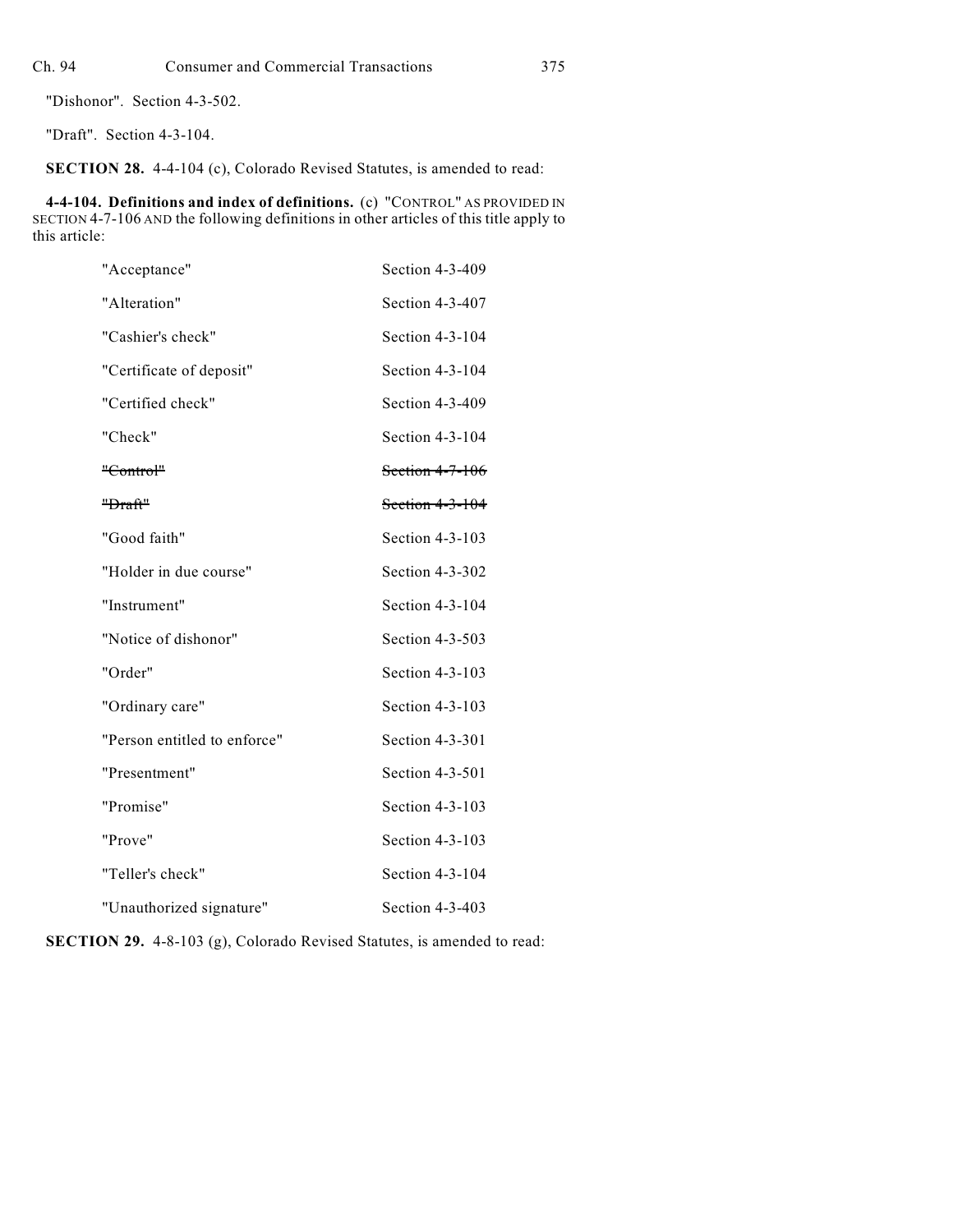**4-8-103. Rules for determining whether certain obligations and interests are** securities or financial assets. (g) A document of title as defined in section 4-1-201 (b)  $(15)$ , is not a financial asset unless section 4-8-102 (a) (9) (iii) applies.

**SECTION 30.** 4-9-102 (b), Colorado Revised Statutes, is amended to read:

**4-9-102. Definitions and index of definitions.** (b) "CONTROL" AS PROVIDED IN SECTION 4-7-106 AND the following definitions in other articles apply to this article:

| "Applicant"                                                                | Section 4-5-102.   |
|----------------------------------------------------------------------------|--------------------|
| "Beneficiary"                                                              | Section 4-5-102.   |
| "Broker"                                                                   | Section 4-8-102.   |
| "Certificated security"                                                    | Section 4-8-102.   |
| "Check"                                                                    | Section 4-3-104.   |
| "Clearing corporation"                                                     | Section 4-8-102.   |
| "Contract for sale"                                                        | Section 4-2-106.   |
| "Control" (with respect to a document<br>of title)                         | Section 4-7-106.   |
| "Customer"                                                                 | Section 4-4-104.   |
| "Entitlement holder"                                                       | Section 4-8-102.   |
| "Financial asset"                                                          | Section 4-8-102.   |
| "Holder in due course"                                                     | Section 4-3-302.   |
| "Issuer" (with respect to a letter of credit<br>or letter-of-credit right) | Section 4-5-102.   |
| "Issuer" (with respect to a security)                                      | Section 4-8-201.   |
| "ISSUER" (WITH RESPECT TO DOCUMENTS<br>OF TITLE)                           | SECTION 4-7-102.   |
| "Lease"                                                                    | Section 4-2.5-103. |
| "Lease agreement"                                                          | Section 4-2.5-103. |
| "Lease contract"                                                           | Section 4-2.5-103. |
| "Leasehold interest"                                                       | Section 4-2.5-103. |
| "Lessee"                                                                   | Section 4-2.5-103. |